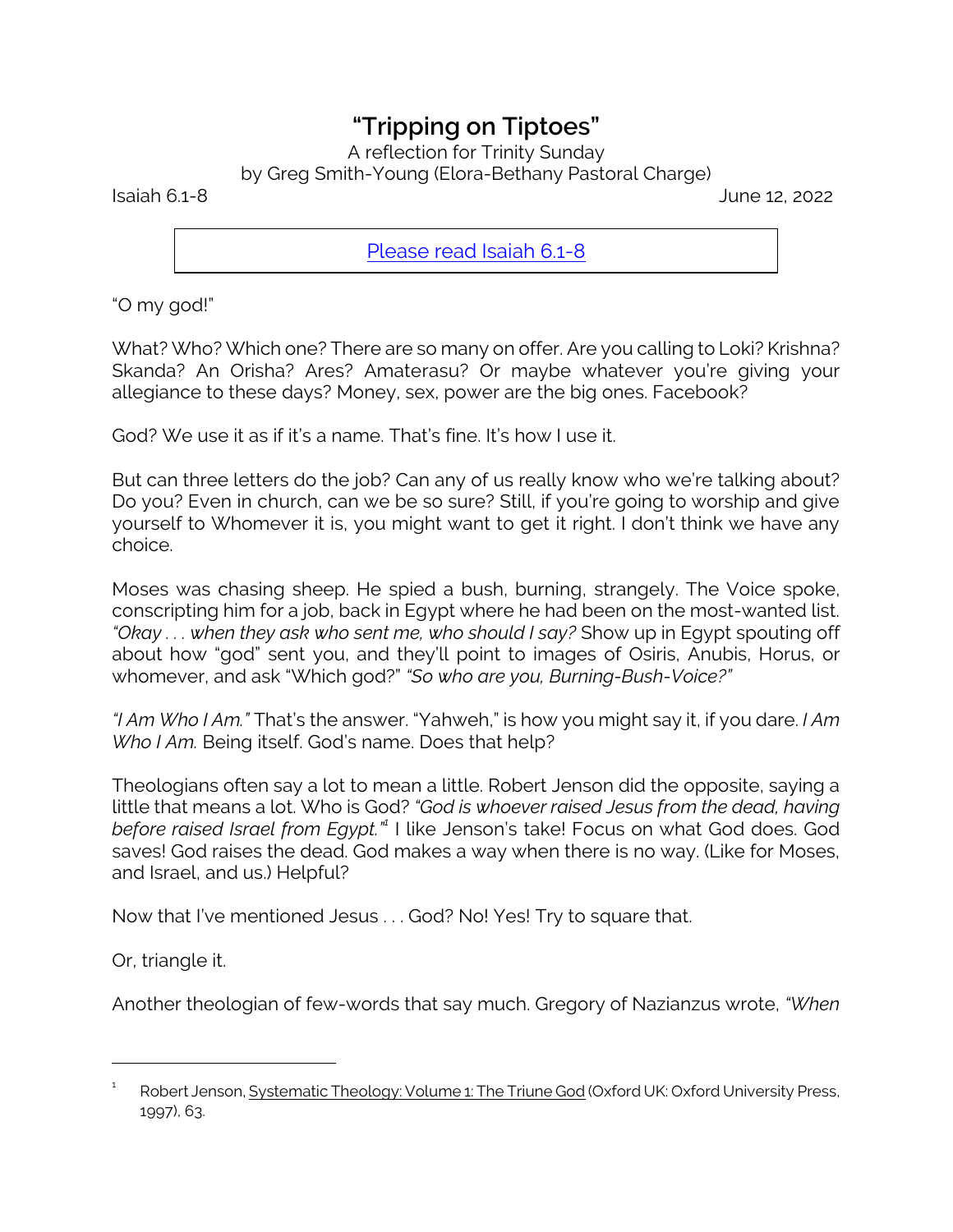*I say God, I mean Father, Son, and Holy Spirit."*<sup>2</sup> The Trinity.

- "God," the One and Only One, Who is Three.
- God the Father is the One God. God the Son (that's Jesus) is the One God. God the Holy Spirit is the One God.
- And the Spirit is not the Father. And the Father is not the Son. And the Son is not the Spirit.

Divinely simple! And not simple at all. Help.

II

What did you expect? If we can get it, it's not God we are getting.

Isaiah receives a vision. ("Vision" does not mean unreal. It's God letting you behold what you otherwise could not.) The *I Am Who I Am,* shows up to the astonished prophet in ways he can maybe grasp. The most majestic throne imaginable. Mind-boggling, aerodynamically-unsound angel-attendants, celebrating who God is.

> *Holy, Holy, Holy is God-of-the-Angel-Armies. His bright glory fills the whole earth.*

*Holy* . . . sacred, special, un-ordinary, apart, delightfully different.

The prophet freaks. *"I'm done for!"* It's like his breath is literally taken-away; you know what happens when that happens. How can he hope to say anything else, ever again? Even the most eloquent words that could pass through any lips would be filth and profanity compared to this?

*Transcendent* is a word we use. "To surpass." "To go beyond." With God, it's not geographic, even if your geography is the entire universe. God is not up on Mount Olympus. Not orbiting.<sup>3</sup> We're not saying that God is "up there," somewhere, unreachable. Sometimes we talk like that, because our words always fail us.

*Transcendent* does not mean that God is like us, but with the volume turned up really loud. Like, I am strong; God is stronger. I am big; God is bigger. I am good; God is . . . gooder? I love; God loves more. I get grumpy; God? . . . The Greek and Roman gods were like that, superhuman . . . which, knowing humans, would not be so super.

The difference between Greg and God, is more than the difference between Greg and a slug. How can a slug hope to understand Greg? Nobody understands Greg! (sniff) Can

Quoted in Jason Byassee, Trinity: the God We Don't Know (Nashville TN: Abingdon, 2015), 47.

<sup>3</sup> Yuri Gagarin, the first person in space, was said to have remarked while in orbit, "I don't see any God up here." However, the cosmonaut was a practicing Christian so this seems unlikely. Recordings of the flight include no such comment. The comment likely began in a speech by Soviet leader Nikita Khrushchev in a speech against religion. [en.wikipedia.org/wiki/Yuri\\_Gagarin#Personal\\_life](https://en.wikipedia.org/wiki/Yuri_Gagarin#Personal_life)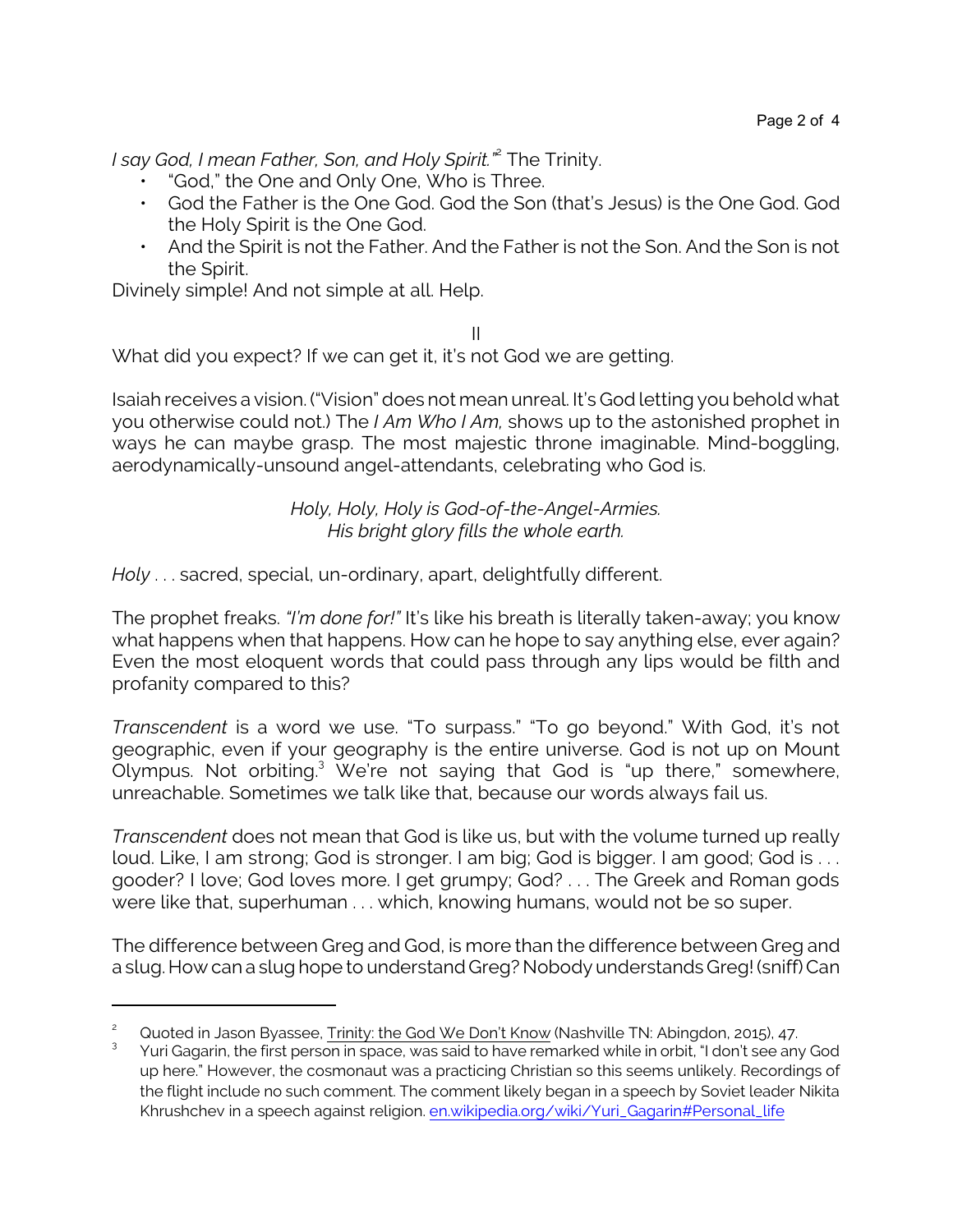a slug hope to? Can a slug hope? Maybe not to get stepped on.

But a slug is a fellow creature. A distant, distant, distant cousin, apparently. (Some relatives! . . . ) Very different, but both with DNA.

Us and God . . . not even close. Any distance in the whole cosmos, which we cannot even imagine, is less than a hair's breadth compared to what's between us and God. Even that doesn't come close to cutting it.

But it's not even distance, or complexity, or ability. God is not "far," or "better," or "more." Not even infinitely far, better, or more. Nothing in all creation is like God. God is other. Transcendent. Three little letters—G-O-D—can't express that. Nor a universe full of letters, for that matter.

III The prophet cries. *"Mourn for me! I'm ruined!"* It makes me sad too.

Mr. Slug and me, I'd hoped we could have been something. You know, friends. Can't be.

Me and Mr. . . . Miss . . . Mrs . . . Ms . . . *I Am Who I Am*. What hope is there for us? How foolish am I to imagine You even notice or care! Or that I can call You a "You."

He . . . She . . . They —see, God is non-binary. Gender-less and gender-full. Queer!— They is God. (Grammar fails us too.)

Theologians *do* put things nicely sometimes. This is Augustine: *"You have made us and drawn us to yourself, and our heart is unquiet until it rests in you."*<sup>4</sup>

The theologian is audacious. He supposes he can write to God! (A slug scribing in slime.) My restless heart does seek its rest in God. But how can that possibly be? Is it a cruel trick of evolution or design, this deepest desire which cannot be filled?

I keep reaching and wanting beyond. On tiptoes . . .

IV

And I trip. I trip over him.

A slug? No. A man, crucified.

God the Son . . . this close. Like this. So close. So gross.

<sup>4</sup> Augustine, <u>The Confessions</u> 2<sup>nd</sup> ed, ranslated by Maria Boulding (New York: New City Press, 2012), 39.